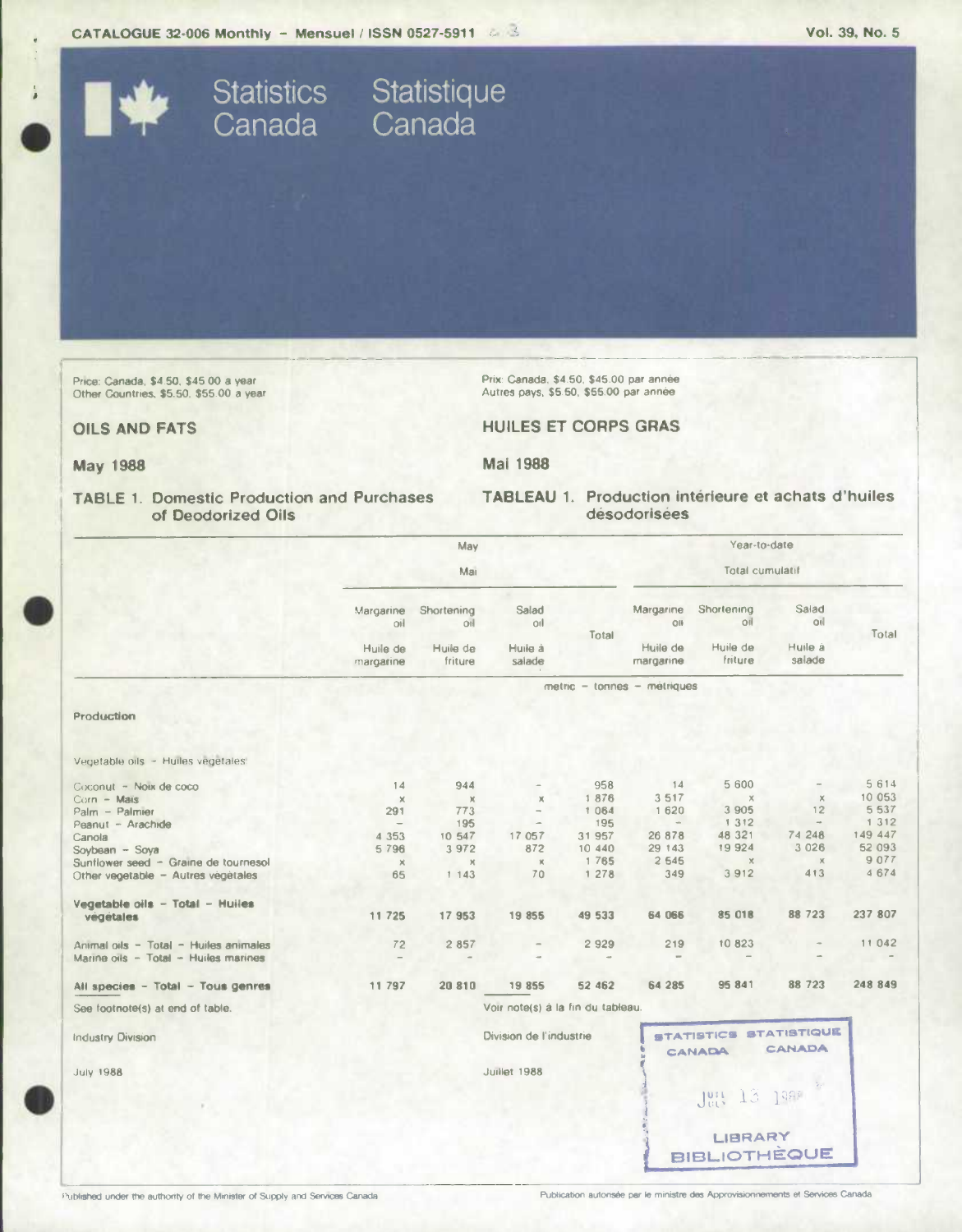### **TABLE 1. Domestic Production and Purchases** of Deodorized Oils - Concluded

## **TABLEAU 1. Production intérieure et achats d'huiles** désodorisées - fin

|                                                                                     | May<br>Mai            |                     |                       | Year-to-date   |                                    |                     |                   |                           |
|-------------------------------------------------------------------------------------|-----------------------|---------------------|-----------------------|----------------|------------------------------------|---------------------|-------------------|---------------------------|
|                                                                                     |                       |                     |                       |                | <b>Total cumulatif</b>             |                     |                   |                           |
|                                                                                     | Margarine<br>oil      | Shortening<br>oil   | Salad<br>oil          | Total          | Margarine<br>oil                   | Shortening<br>oil   | Salad<br>oil      | Total                     |
|                                                                                     | Huile de<br>margarine | Huile de<br>friture | Huile à<br>salade     |                | Huile de<br>margarine              | Huile de<br>friture | Huile à<br>salade |                           |
|                                                                                     |                       |                     |                       |                | $metric - toright - s - métriques$ |                     |                   |                           |
| Purchases of Canadian deodorized<br>oils - Achats d'huiles désodorisées<br>canadien |                       |                     |                       |                |                                    |                     |                   |                           |
| Vegetable oils - Huiles végétales:                                                  |                       |                     |                       |                |                                    |                     |                   |                           |
| $Corn - Mais$                                                                       | $\times$              |                     |                       | $\pmb{\times}$ | ×                                  |                     | 21                | $\mathbf{x}$              |
| Palm - Palmier                                                                      | 13                    |                     |                       | 13             | $\mathbf x$                        |                     | 19                | $\boldsymbol{\mathsf{x}}$ |
| Canola                                                                              | 2 3 4 7               | $\times$            | $\times$              | 7 849          | 13813                              | ×                   | $\mathsf{x}$      | 36 956                    |
| Sovbean - Soya                                                                      | ×                     | $\mathsf{x}$        | $\boldsymbol{\times}$ | 2 5 4 5        | ×.                                 | $\mathbb X$         | $\pmb{\times}$    | 13 306                    |
| Other vegetable - Autres végétales                                                  | ×                     | $\pmb{\times}$      | $\times$              | $\times$       | $\times$                           | $\times$            | ×                 | $\times$                  |
| Vegetable oils - Total - Huiles                                                     |                       |                     |                       |                |                                    |                     |                   |                           |
| végétales                                                                           | ×                     | x                   | $\mathbb X$           | x              | ×                                  | ×                   | 18 722            | $\mathsf{X}$              |
| Animal oils - Total - Huiles animales                                               | ×                     | $\mathbb X$         |                       | ×              | $\times$                           | ×                   |                   | ×                         |
| Marine oils - Total - Huiles marines                                                |                       |                     |                       |                | -                                  |                     |                   |                           |
| All species - Total - Tous genres                                                   | 5 800                 | x                   | $\mathsf{X}$          | 12 596         | 33 932                             | 10 209              | 18 722            | 62 863                    |

r revised figures.

- nil or zero.

x confidential, suppressed to meet the requirements of the Statistics Act.

This survey is funded by the Institute of Edible Oil Foods.

This report reflects the participation of the respondent firms listed in the December 1987 publication, plus any deletions or additions since then.

### Changes to date:

Deletion: Canada Packers Ltd. (Edible Oils Div.), St. Boniface, Manitoba (April 1988)

For further details regarding the sources and methods of this survey see the December 1987 publication or contact:

**Brian Preston Industry Division** Statistics Canada Ottawa, Ontario **K1A 0T6**  $(613)$  951-3511



nombres rectifiés.

néant ou zero.

x confidentiel, supprimé en vertu des dispositions de la Loi sur la statistique.

Cette enquête est subventionnée par "Institute of Edible Oil Foods".

Le présent report traduit l'activité des entreprises répondantes énumérées dans la publication de décembre 1987, compte tenu des suppressions et des additions, depuis lors.

Changements à date:

Suppression: Canada Packers Ltd. (Edible Oils Div.), St. Boniface, Manitoba (Avril 1988)

Pour plus de détails concernant les sources et méthodes de cette enquête voir l'édition de décembre 1987 ou communiquer avec:

Cathy Read Division de l'industrie Statistique Canada Ottawa, Ontario **K1A 0T6**  $(613)$  951-3588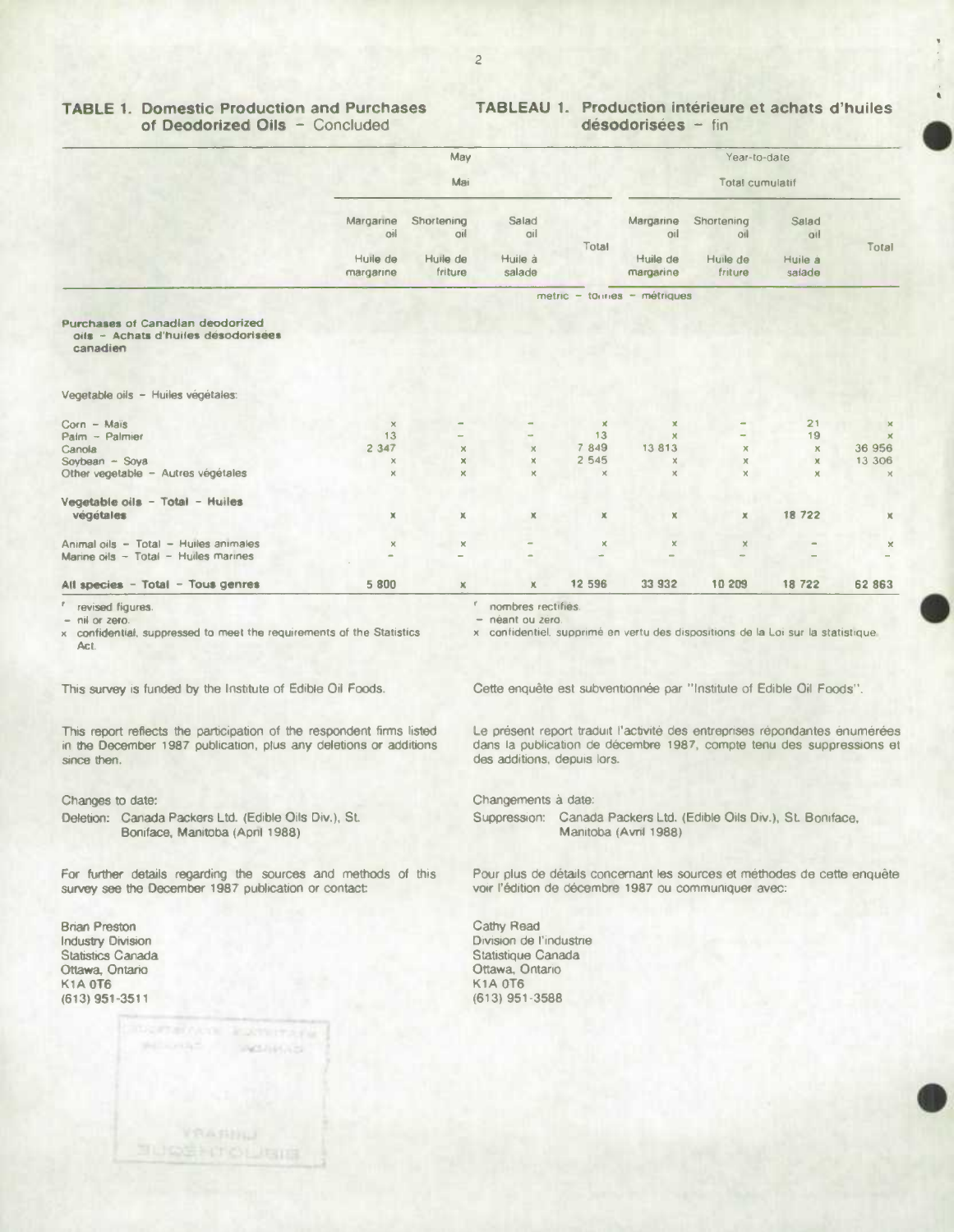# **Deodorized Oils in Bulk**

# **TABLE 2. Manufacturers' Sales and Stocks of TABLEAU 2. Ventes et stocks des fabricants d'huiles**

|                                                                                    |                             | May                 |                   |                       | Year-to-date        |                             |  |
|------------------------------------------------------------------------------------|-----------------------------|---------------------|-------------------|-----------------------|---------------------|-----------------------------|--|
|                                                                                    | Mai                         |                     |                   | Total cumulatif       |                     |                             |  |
|                                                                                    | Margarine<br>oil            | Shortening<br>oil   | Salad<br>oil      | Margarine<br>oil      | Shortening<br>Oil   | Salad<br>oil                |  |
|                                                                                    | Huile de<br>margarine       | Huile de<br>friture | Huile à<br>salade | Huile de<br>margarine | Huile de<br>friture | Huile à<br>salade           |  |
|                                                                                    | metric - tonnes - métriques |                     |                   |                       |                     |                             |  |
| Sales - Ventes                                                                     |                             |                     |                   |                       |                     |                             |  |
| To packagers or bottlers <sup>1</sup> - Aux<br>empaqueteurs ou aux embouteilleurs1 | 7 3 1 3                     | 3 7 0 4             | 12 671            | 40 20 3               | 17 285              | 56 131                      |  |
| To others $-$ A d'autres                                                           |                             | 9916                | 3 9 9 7           | $\equiv$              | 41 609              | 14 087                      |  |
| <b>Total stocks</b>                                                                | 1 085                       | 904                 | 2 4 0 2           | 1.14                  | $\alpha \gg \alpha$ | $\mathbf{r}$ o $\mathbf{r}$ |  |

Not additive to packaged sales in Table 3

figures not appropriate or not applicable.

- nil or zero.

# **FABLE 3. Manufacturers' Sales and Stocks of Margarine, Shortening<sup>1</sup> and Salad Oil in Packages**

### Non additif avec lea ventes an paguets du tableau 3.

n'ayant pas lieu de figurer.

- néant ou zéro.

# **TABLEAU 3. Margarine, graisse préparée' et huile a salade, ventes et stocks des fabricants en paquets**

|                                                         | May<br>Mai                  |                                   |                                             | Year-to-date          |                                         |                            |  |  |
|---------------------------------------------------------|-----------------------------|-----------------------------------|---------------------------------------------|-----------------------|-----------------------------------------|----------------------------|--|--|
|                                                         |                             |                                   |                                             | Total cumulatif       |                                         |                            |  |  |
|                                                         | Margarine                   | Shortening<br>Graisse<br>preparee | Salad<br>oil<br>Huile à<br>salade           | Margarine             | Shortening<br>oil<br>Graisse<br>préparé | Salad<br>Huile à<br>salade |  |  |
|                                                         | metric - tonnes - métriques |                                   |                                             |                       |                                         |                            |  |  |
| Sales - Ventes                                          |                             |                                   |                                             |                       |                                         |                            |  |  |
| Retail - Détail                                         | 9 141                       | 973                               | 3 581                                       | 53 951                | 4016                                    | 16 449                     |  |  |
| Commercial and industrial - Commercial<br>et industrief | 2 3 2 3                     | 8873                              | 3 0 8 0                                     | 11 605                | 42 839                                  | 14 117                     |  |  |
| <b>Total stocks</b>                                     | 3 8 0 8                     | 8 8 7 2                           | 6 099                                       | $\epsilon + \epsilon$ | 14.4.0                                  | $-$                        |  |  |
| Including baking and frying oils and fats.              |                             |                                   | Y compris les huiles et graisse de cuisson. |                       |                                         |                            |  |  |

figures not appropriate or not applicable. n'ayant pas lieu de figurer.



#### 3